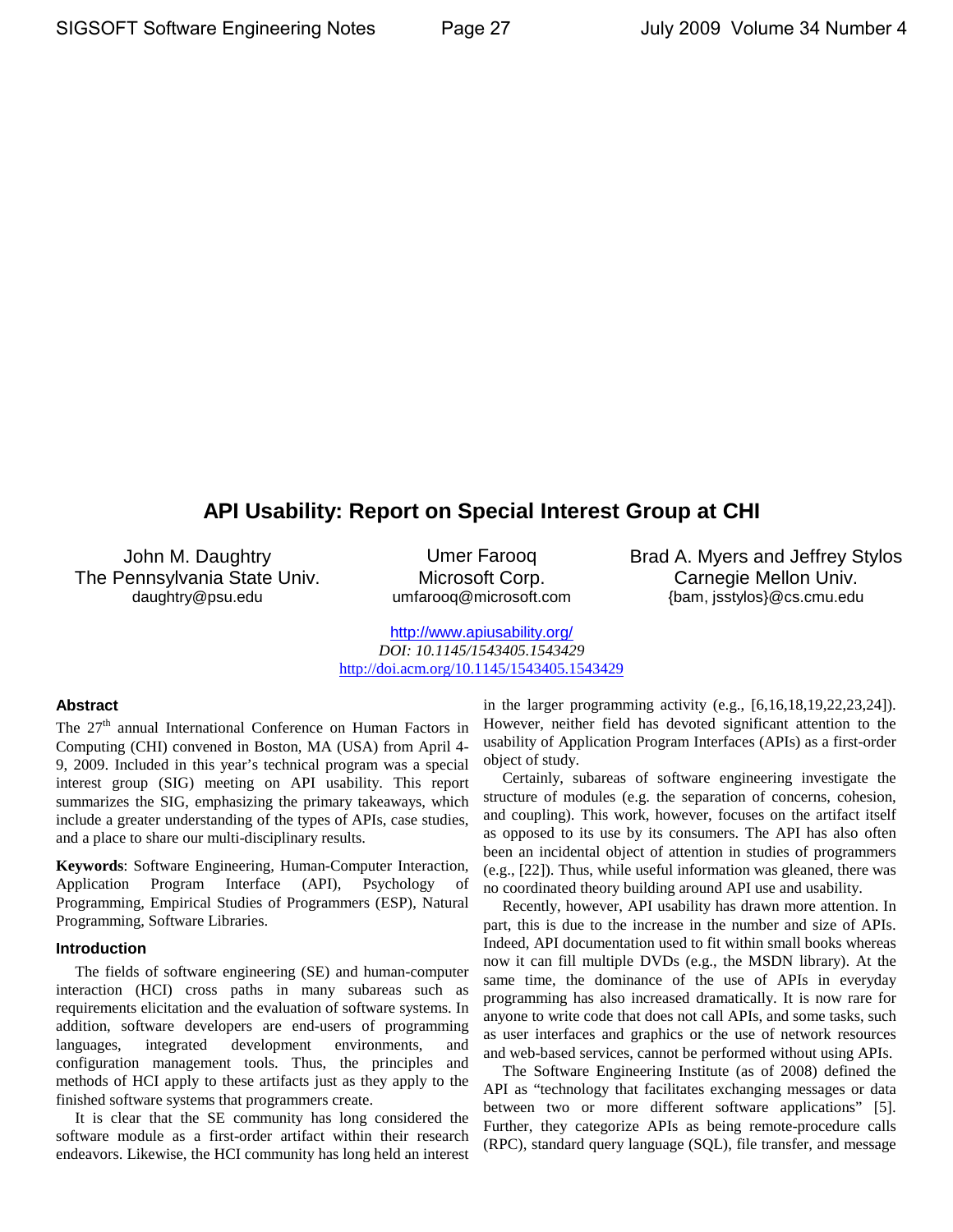delivery. While this restricted definition may be useful for some academic categorizations and taxonomies, it does not reflect common usage of the term.

A definition for API that more accurately maps to common usage is given in [12]: "any well-defined interface that defines the service that one component, module, or application provides to other software elements". Thus, an API can be the interface for an object model your teammate wrote, a framework, a library, a toolkit, or a software development kit (SDK). Certainly, there are many significant distinctions that can be made between these types of APIs, but in essence the purpose and usage is the same: they each provide a programmatic user-interface to a module of code.

The earliest reported formal user study of an API of which we are aware was by McLellan and colleagues in 1998 [17]. The only direct follow-on work (as far as we know) was an MS thesis examining a specific API [4]. Other early work includes two books full of advice by API designers who worked on the Java APIs [2] and .NET framework [9]. One of these authors went on to spend significant time advocating further study of API usability, highlighting API design as a key factor in the success and failure of companies [3].

In the mid-2000s, Steven Clarke also began to conducting usability studies on APIs [7,8]. His work was not only reporting on significant APIs of widespread use (Microsoft), but also incorporating the use of the Cognitive Dimensions of Notation framework [14]. His work is also worthy of mention in part because it has directly inspired a plethora of work by Carnegie Mellon researchers led by Brad Myers and Jeff Stylos (e.g.,  $[1,13,25,26,27,28]$ . They have quantified the impact of API design choices on users, sometimes showing time penalties of a factor of 3 to 10 [13,26].

Around the same time Clarke was pioneering API usability analysis at Microsoft, deSouza and colleagues reported on what we believe to be the first formal analysis of APIs from an organizational perspective [12], and Daughtry and colleagues examined aspects of API documentation [10] and polymorphism [15].

Following on the success of the earlier books described above, two new practitioner-focused books were released in the mid to late 2000s [21,29]. Each of these books seeks to describe API design as a craft that is based not only on structure, but also on usability.

With the growth that is taking place within the area of API usability, it is easy to forget that usability analysis of programming is not a new concept (e.g. [19,21]). With this history in mind, a special interest group session was held at CHI 2009 in Boston, MA [11].

# **Participation**

Over 30 participants attended the CHI SIG. These participants represent the breadth of the software industry, representing very small firms, large software companies, academics, standards organizations, product-based business models, and service-based business models. Almost every attendant was actively engaged in both programming and usability analysis. There was a fairly even balance between those who were interested in the research side of API usability versus those who attended due to their frustrations using APIs.

# **A Taxonomy for APIs**

Throughout the session, we heard from attendees who expressed an interest in the peculiarities of specific API domains. Examples include:

- Robotics: An API mapping to a controllable physical thing
- Mash-ups: An API that supports tentative loose integration
- Artificial Intelligence: An intelligent API
- Distributed Systems: A remote API
- Services: An API expressed in many languages and platforms
- Open Source: An API developed by a distributed team

• Embedded Systems: An API tightly coupled with hardware Another issue raised was that there needs to be a more formalized distinction between the different levels of APIs. On the one hand, we often speak in terms of the larger framework or platform APIs such as the .NET framework or the Java JDK. However, there are other types of APIs ranging from internal APIs to platform APIs. At various points along this path of scale, different problems and opportunities arise with respect to API usability. For example, a larger platform API may be less changeable, while at the same time it is significantly easier to find documentation related to its usage. What are the critical points along this path of API scale? What constraints and opportunities exist that relate to API usability along this scale?

# **Usability Is Multifaceted**

Participants reported problems dealing with various aspects of usability, including learnability and testability. One problem in the discussion that was surprising, given the audience, was the tendency to black-box usability as a single attainable quality. Indeed, if there is one thing we can learn from the CHI community is that usability is a multi-faceted set of trade-offs as opposed to a singular, objective, and attainable end goal. For example, there is a trade-off between the simplicity and the power of an API. Certainly, there are abstractions that allow an API to be simpler, but the fundamental trade-off still exists to a degree. Further, usability is subject to the culture in which it is embedded and the context of its use within that culture.

# **Role Models Needed**

One area of concern to several attendees is the lack of role models in for API design. Simply put, a young engineer is exposed to many APIs, but none are presented to him as paragons of API design. These exemplary designs may exist, yet they are not identified, studied, and shared with novices and young professionals as case studies. As a design profession, it seems that collecting examples of APIs with good usability, and case studies of good API design practices would be worthwhile.

# **API Evolution**

We heard from an engineer at a large software company who was engaged in the publication of a new API for a large commercial product. When it was decided that the API should be released to the world, the engineers appear to have simply opened up access to the existing internal API that they had been using for quite some time. The API in question is now well-regarded and very successful. This simple example raises issues with respect to the evolution of APIs over time. In what ways do different APIs evolve over time? What are the biggest threats with respect to